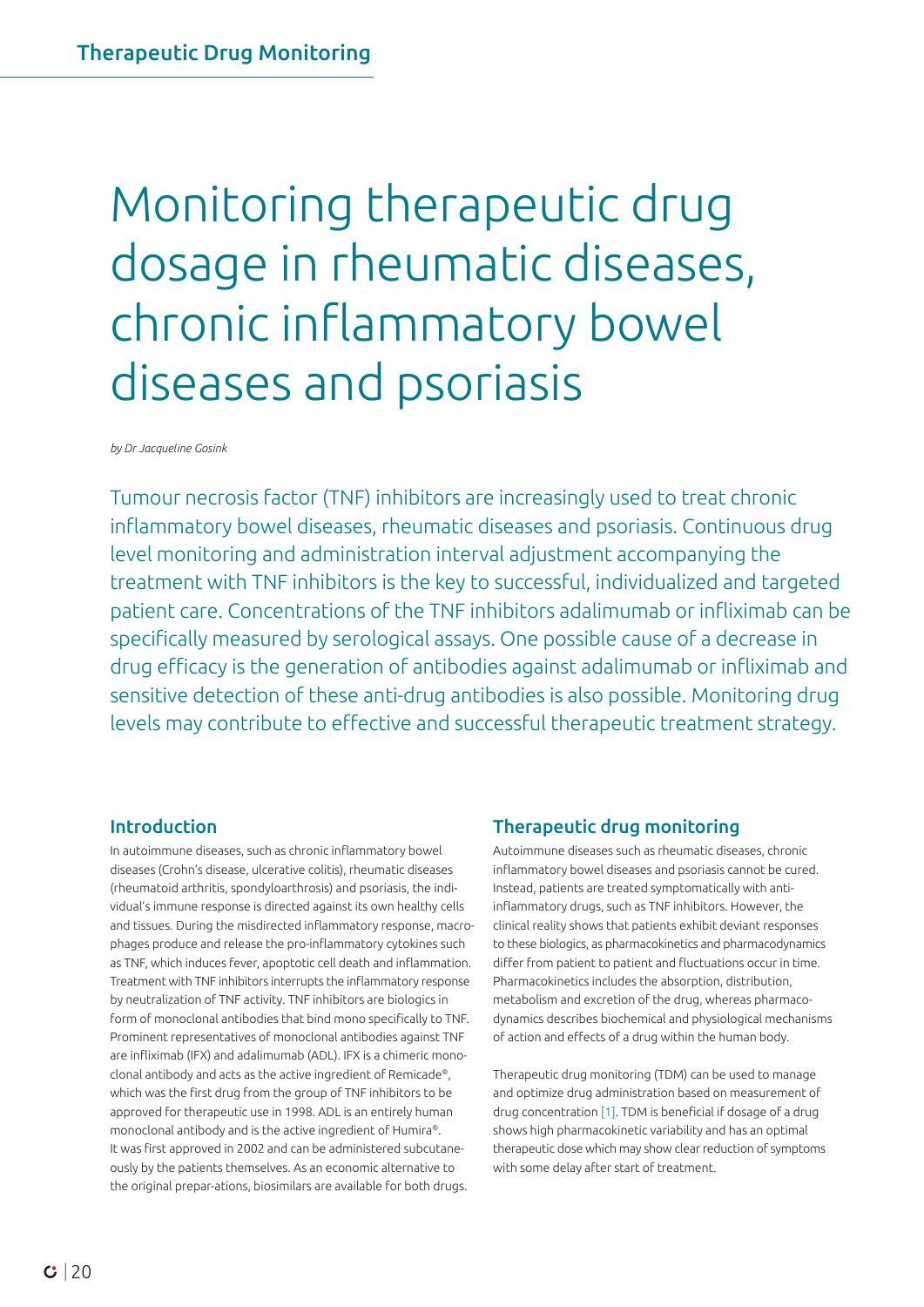



In ADL or IFX treatment, an increase in the drug level generally leads to continuous improvement of the clinical symptoms until an optimal concentration range is reached (plateau effect). In this plateau, further increase of the drug level no longer leads to symptom improvement (Fig. 1). To reach the optimal range, the drug dosage must be adjusted individually by measuring the effective drug concentration in blood. In several studies, test systems from Sanquin have been used for successful monitoring of optimal ADL and IFX concentrations [2–5]. For precise monitoring of the drug level, TDM should be initiated at an early stage and kept up for successful treatment and also continued after adjustment of the drug dose to the optimal range. Continuous drug level monitoring accompanying treatment with TNF inhibitors is key to individualized, targeted and cost-efficient patient care [6, 7].

## Strategies of TDM: Proactive and reactive TDM

In proactive TDM, drug levels are measured in a scheduled, prophylactic manner aiming to optimize therapy to avoid supratherapeutic drug levels and prevent future disease activity. Proactive TDM is explicitly performed also in patients who show either a significant improvement in symptoms or persisting symptoms without any significant deterioration after therapy initiation. In the event of supratherapeutic drug levels, these can be recognized promptly and corrected by reducing the dosage [8] and/or administration intervals to avoid

preventable side effects and successfully reduce the strain on the patient. MabTrack Level ELISAs (Sanquin Reagents, distributed worldwide by EUROIMMUN) can be used to precisely determine the concentration of IFX or ADL in patient serum or plasma (Fig. 2).

Treatment of patients in whom an optimal concentration of the active agent can be observed may be continued with the same or even a reduced drug dosage. A retrospective study provided evidence that proactive TDM enables identification of patients responding to the therapy (responders) and those who won't respond (non-responders), even at an early therapy stage [9].

In contrast, reactive TDM is exclusively applied in non-responders to adjust the treatment as required. It allows investigation of possible causes for subtherapeutic levels, i.e. insufficient therapy adherence or the necessity of higher doses and/or interval reduction due to the patient's pharmacokinetics/ pharmacodynamics.

# Anti-drug antibodies

Another cause for insufficient clinical effectiveness may be the presence of specific antibodies against the drug (anti-drug antibodies, ADA). Despite the good overall effectiveness of IFX or ADL, a substantial number of patients form ADA [10], which can hamper the effect of the drug when reaching high levels.